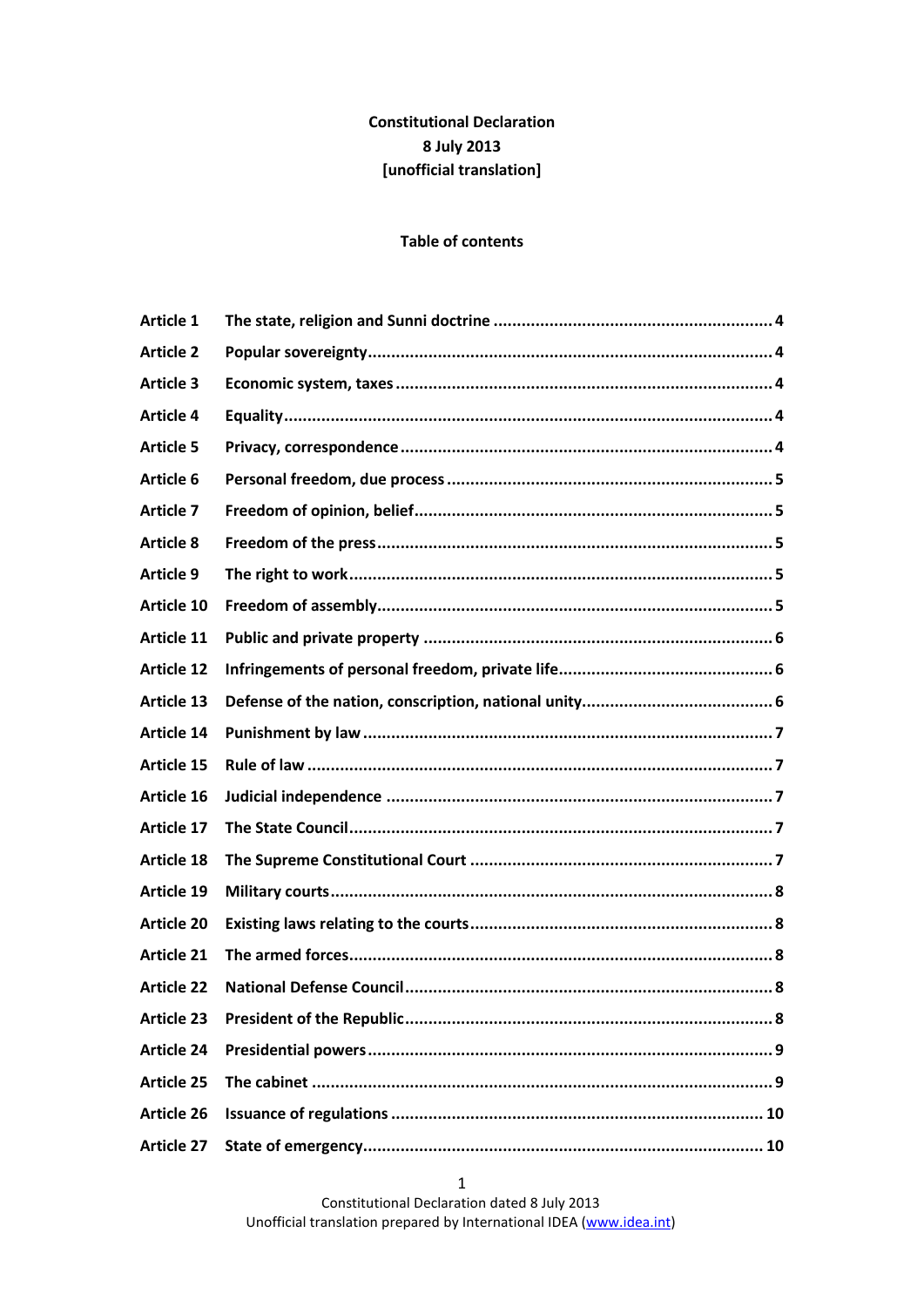**\* \*\***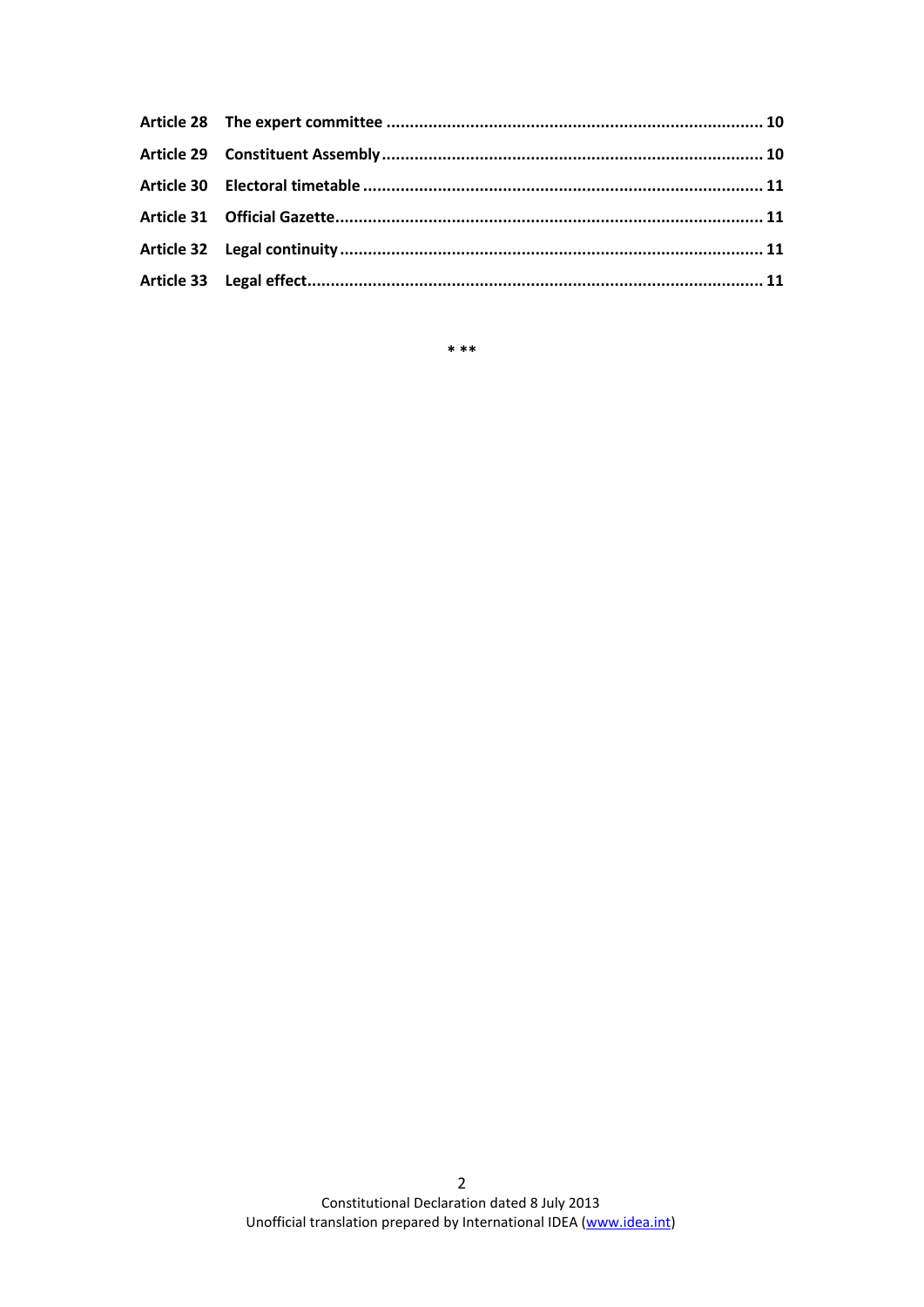## **Constitutional Declaration**

## **The Interim President of the Republic**

After reviewing the Statement of the General Command of the Armed Forces on 3 July 2013.

And the Constitutional Declaration of 6 July 2013.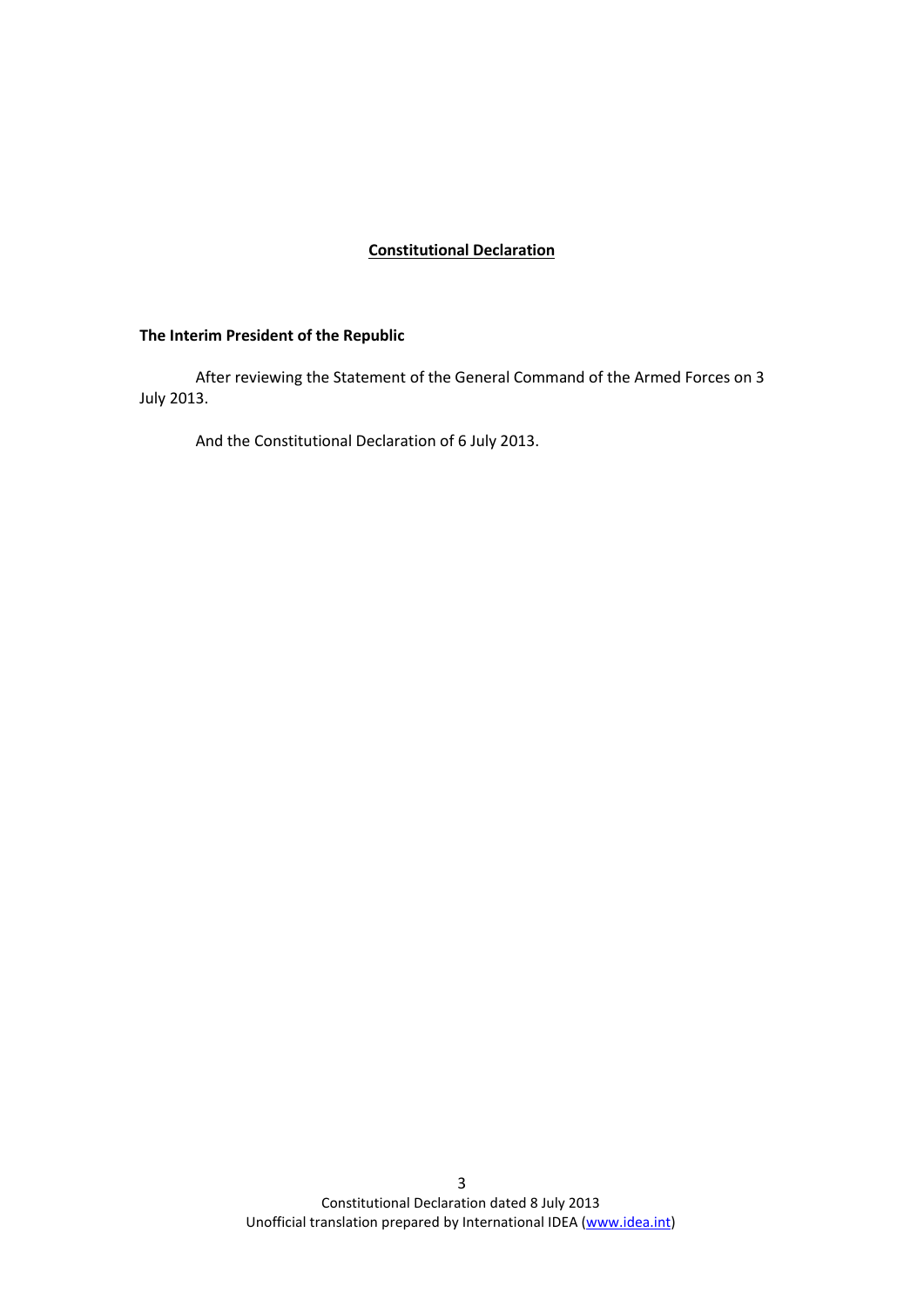## **Has hereby decreed**

## <span id="page-3-0"></span>**Article 1 The state, religion and Sunni doctrine<sup>1</sup>**

The Arab Republic of Egypt is a State with a democratic regime based on citizenship. Islam is the religion of the State, Arabic is the official language thereof, and the principles of Islamic Sharia that include the general evidence, foundational rules, rules of jurisprudence, and credible sources thereof accepted in Sunni doctrines and by the larger community shall be the principal source of legislation.

## <span id="page-3-1"></span>**Article 2 Popular sovereignty**

Sovereignty belongs to the people to exercise and protect. The people safeguard their national unity, and are the source of all powers.

## <span id="page-3-2"></span>**Article 3 Economic system, taxes**

The economic system is based on social justice. Payment of taxes and public costs shall be mandatory by law. The establishment, adjustment or cancellation of public taxes shall only be by law. No one may be exempted of the payment of taxes unless in conditions prescribed by law. No one may be mandated to pay any other taxes or duties unless within the limits of the law.

## <span id="page-3-3"></span>**Article 4 Equality**

**.** 

All citizens are equal before the law. They shall have equal public rights and duties, with no discrimination whatsoever among them based on sex, origin, gender, language, religion, or belief. The State shall provide for equal opportunities among citizens.

## <span id="page-3-4"></span>**Article 5 Privacy, correspondence**

The private life of citizens is inviolable, which is protected by law.

Postal and wire correspondence, telephone calls and other means of communication are inviolable, and the secrecy of which is guaranteed. No confiscation, inspection or monitoring of such may occur unless by a prior judicial warrant, for a limited period of time and in accordance with the provisions of the law.

 $1$  Titles for each article have been included by International IDEA along with this translation solely for ease of reference. The article titles should not be used to inform interpretation.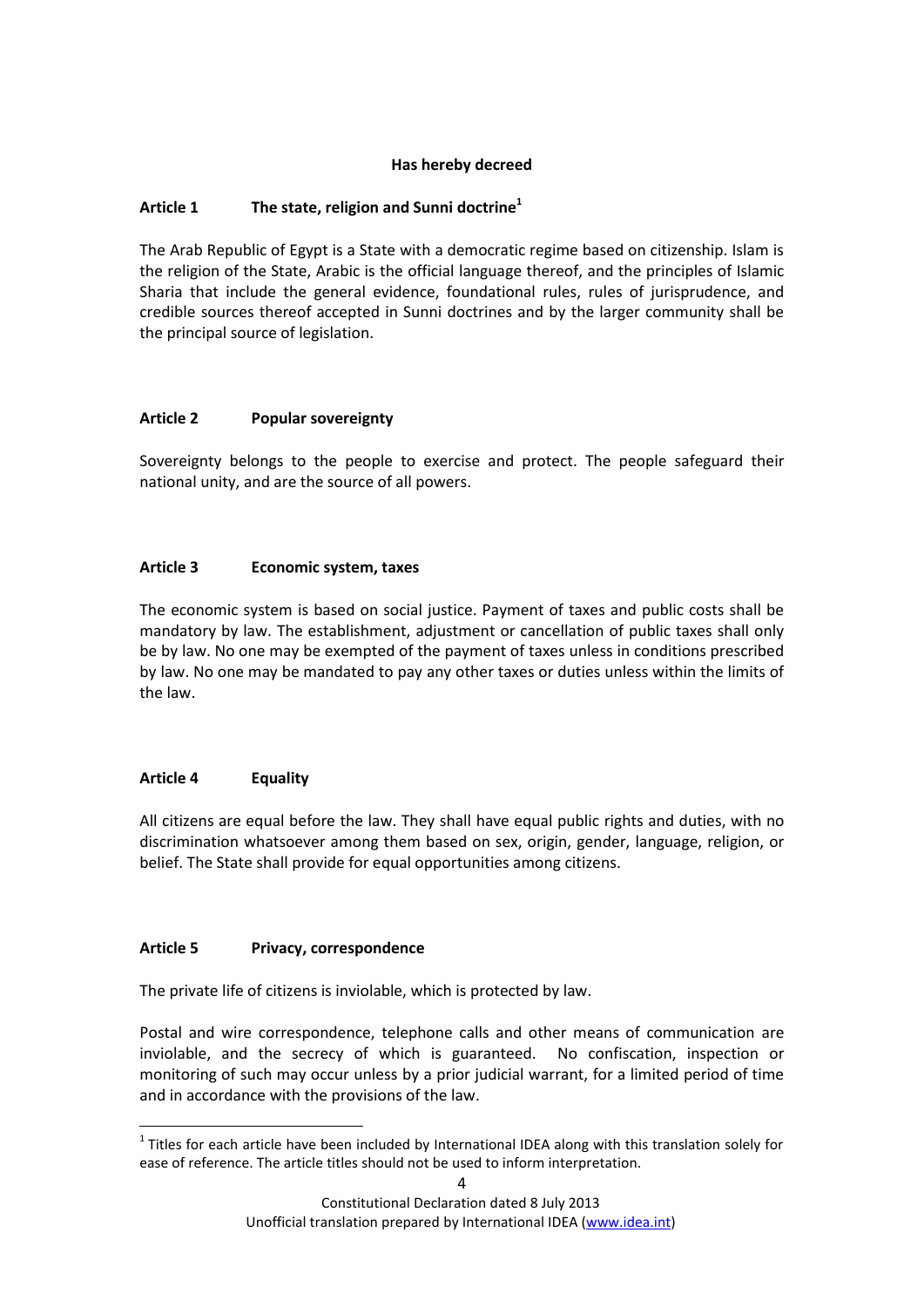#### <span id="page-4-0"></span>**Article 6 Personal freedom, due process**

Personal freedom is a natural right. It is safeguarded and inviolable. Except in cases of flagrante delicto, no person may be arrested, searched, confined, or have their freedom restricted in any way, or be prevented from free movement except by virtue of a warrant required by the necessity of investigation and safeguarding the security of society, which warrant shall be issued by the competent judge or the public prosecution as per the provisions of the law. The law sets forth the period of pre-trial confinement.

Houses are inviolable. They may not be entered or searched unless by a substantiated judicial warrant as per the provisions of the law.

#### <span id="page-4-1"></span>**Article 7 Freedom of opinion, belief**

Freedom of opinion is guaranteed. Everyone has the right to express and publicize their opinion verbally, in writing, by illustration, or by any other means of expression within the law.

The State guarantees freedom of belief and of practicing religious rites for anyone believing in the divine religions.

#### <span id="page-4-2"></span>**Article 8 Freedom of the press**

Freedom of the press, printing, publication and mass media is guaranteed. Censoring the press and whatever is media outlets publish is prohibited, as well as the administrative warning, suspension or closure thereof.

Exceptionally, in case of emergency or in time of war, the press, print media and media outlets may have limited oversight imposed upon them in matters related to national security. This is organised in accordance with the law.

## <span id="page-4-3"></span>**Article 9 The right to work**

Work is a right, duty and honour for every citizen, guaranteed by the State based on the principles of equality and justice.

No work may be compulsorily imposed unless by virtue of a law.

#### <span id="page-4-4"></span>**Article 10 Freedom of assembly**

Unarmed citizens have the right to organize public assemblies, processions and peaceful demonstrations, according to a notification regulated by law.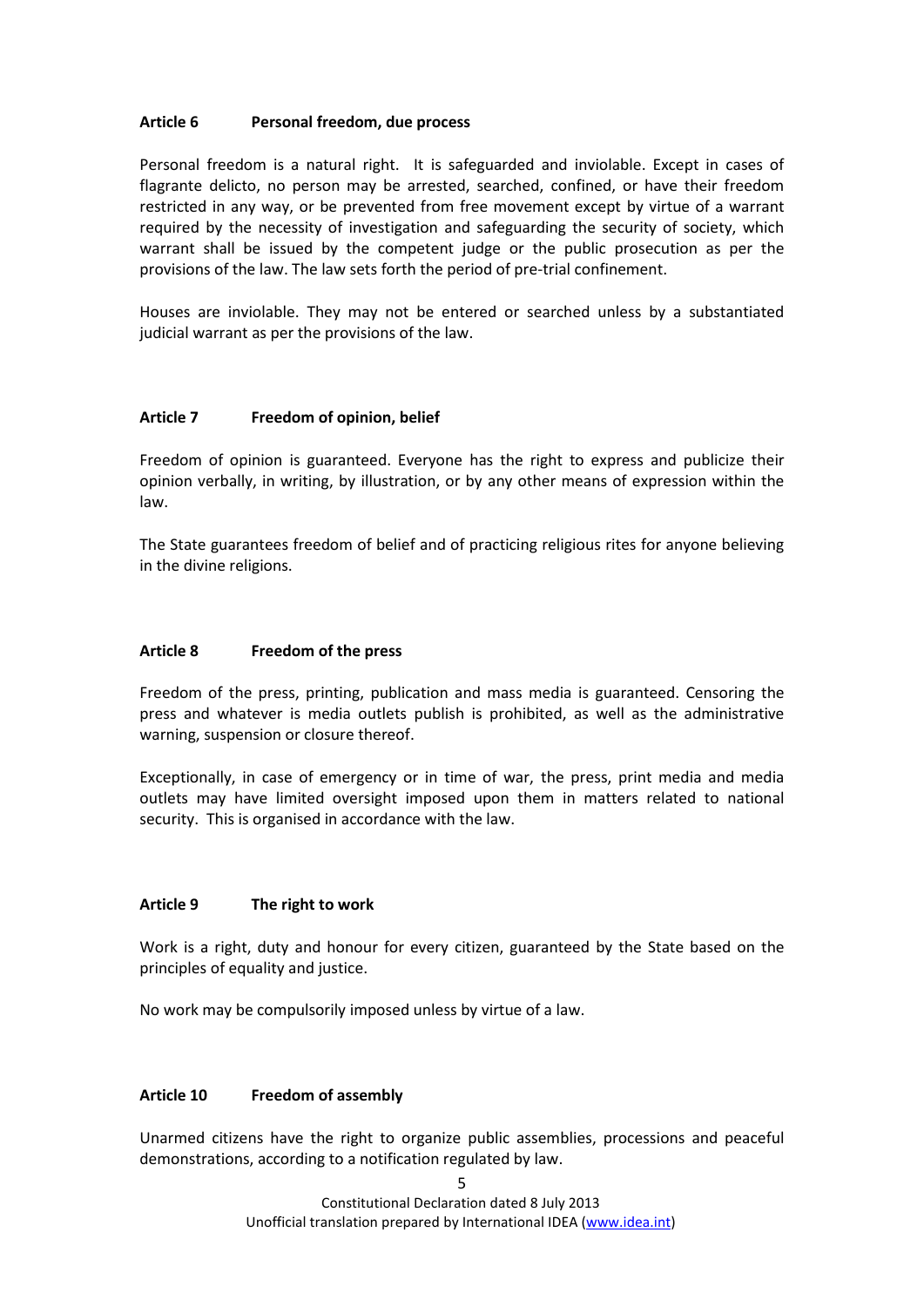The right to private assembly is guaranteed without the need for a prior notification. Security personnel may not attend or intercept such private meetings.

Citizens have the right to form associations, establish unions, federations and parties as per the law.

The establishment of associations that have as part of their activities to counter public order, of secret associations, or of military-type associations is prohibited.

No political party may be established based on discrimination among citizens on the grounds of sex, origin or religion. Political parties may only be dissolved by virtue of a court ruling.

## <span id="page-5-0"></span>**Article 11 Public and private property**

Public property is inviolable, the protection and maintenance of which is every citizen's duty in accordance with the law.

Private property is safeguarded and may not be subject to sequestration unless in conditions set forth in the law and by virtue of a court ruling. Property may not be expropriated except for the public good and in consideration of a fair compensation, all of which is in accordance with the law.

Freedom of opinion is guaranteed. Everyone has the right to express and publicize their opinion verbally, in writing, by illustration, or by any other means of expression within the  $law.<sup>2</sup>$ 

## <span id="page-5-1"></span>**Article 12 Infringements of personal freedom, private life**

Every infringement of citizens' personal freedom or the violation of private life and other public rights and freedoms prescribed by the Constitution and the law is a crime of which the criminal and civil lawsuit shall not be foreclosed. The State provides fair compensation to the infringed party.

No citizen may be evicted from the country or prevented from returning.

## <span id="page-5-2"></span>**Article 13 Defense of the nation, conscription, national unity**

**.** 

Defending the nation and the territories thereof is a holy duty. Conscription is compulsory by law. Maintaining national unity and keeping State secrets is every citizen's duty.

 $2$  Translator's note: In the Constitutional Declaration's Arabic original as published on 8 July 2013, Article 11(3) is an exact duplicate of Article 7(1). This appears to be a mistake by the drafters and was reproduced here as it appears in the original.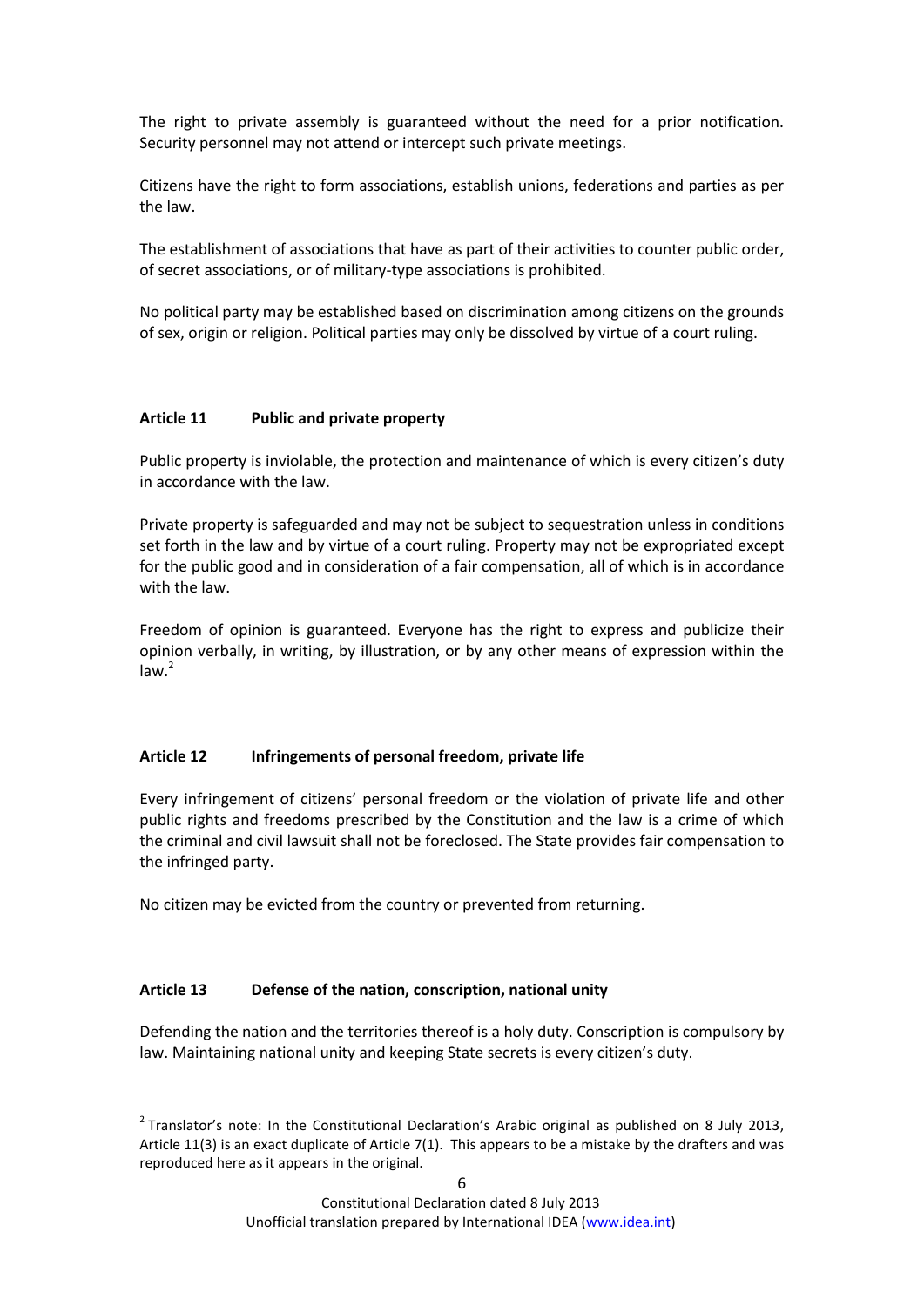#### <span id="page-6-0"></span>**Article 14 Punishment by law**

Punishment is personalized.

No crime or punishment may be established unless by law. No punishment may be inflicted unless by virtue of a court ruling. Only actions following the date of the enforcement of law may be punishable.

#### <span id="page-6-1"></span>**Article 15 Rule of law**

The rule of law is the basis for State government.

Litigation is a right safeguarded and guaranteed for all people. Every citizen shall have the right to resort to their natural judge.

No laws may stipulate the immunization of any administrative action or decree against judicial control.

#### <span id="page-6-2"></span>**Article 16 Judicial independence**

Judicial authority is independent. It is exercised by different types and degrees of courts. Rulings are issued in accordance with the law.

Judges are independent and irremovable, subject to no authority in their rulings other than the law. No authority may interfere in lawsuits or the affairs of justice.

Members of the State Lawsuits Authority and the Administrative Prosecution have the privileges set forth for judges.

## <span id="page-6-3"></span>**Article 17 The State Council**

The State Council is an independent judicial body with the jurisdiction to resolve administrative disputes and disciplinary suits. The law specifies its other jurisdictions.

## <span id="page-6-4"></span>**Article 18 The Supreme Constitutional Court**

The Supreme Constitutional Court is an independent self-existing judicial body. It is exclusively competent to oversee the constitutionality of laws and regulations. It undertakes the interpretation of legislative provisions, all of which are as prescribed by law.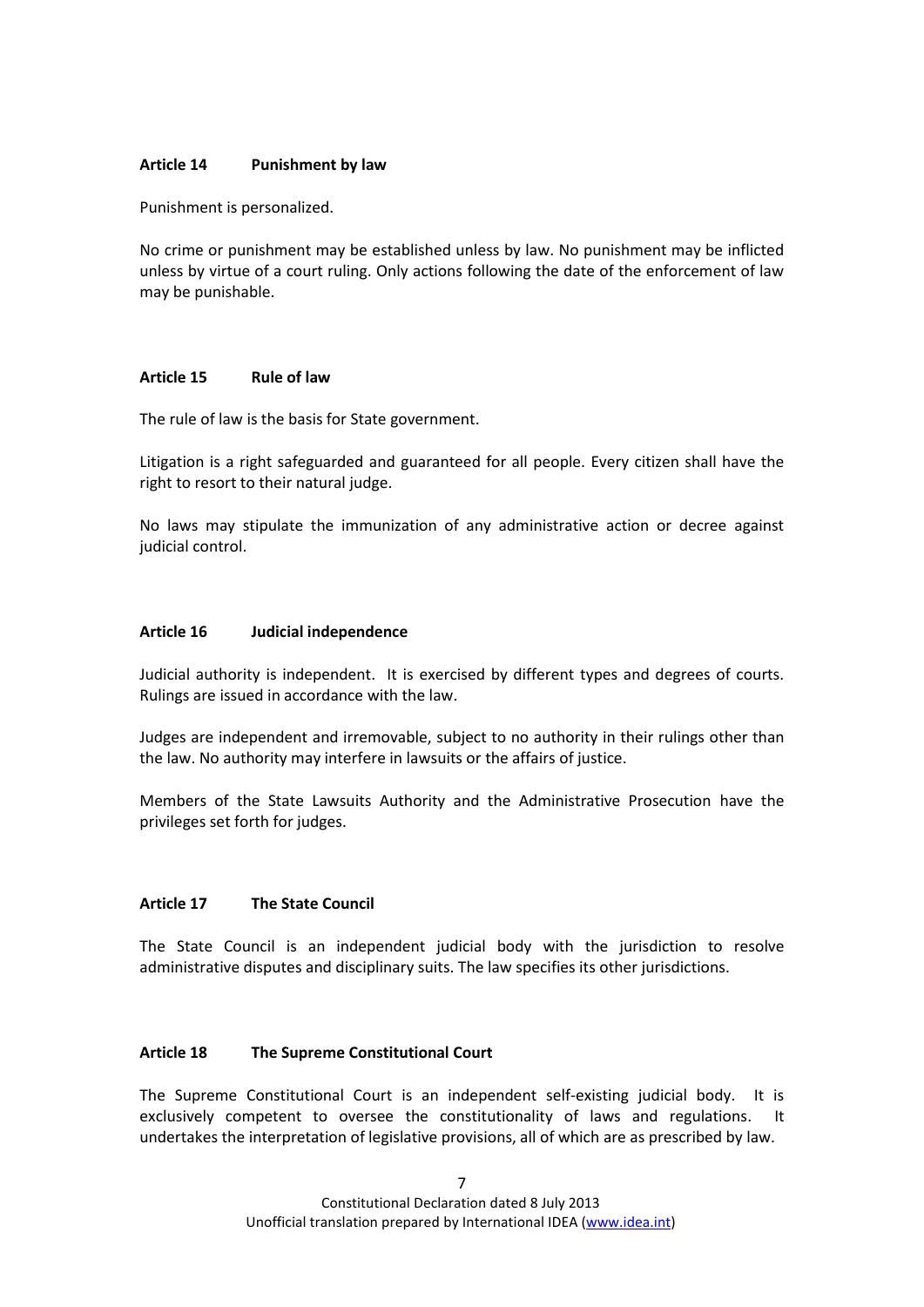The law sets forth other jurisdictions of the Court and regulates the procedures followed before the Court.

### <span id="page-7-0"></span>**Article 19 Military courts**

Military judiciary are an independent judicial body, and is exclusively competent to decide on cases related to the Armed Forces and the officers and its personnel. The law specifies its other jurisdictions.

#### <span id="page-7-1"></span>**Article 20 Existing laws relating to the courts**

Judicial bodies and authorities undertake the jurisdictions set out in this Declaration and under existing laws. Laws regulating the courts' affairs may not be amended during the applicability of the present Constitutional Declaration.

#### <span id="page-7-2"></span>**Article 21 The armed forces**

The Armed Forces belongs to the People. Its duty is to protect the country and maintain the security and integrity of its territories.

No individual, authority, body or group may form military or paramilitary formations, corps or organizations.

The law sets forth conditions of service and promotion in the Armed Forces.

#### <span id="page-7-3"></span>**Article 22 National Defense Council**

A "National Defence Council" is established and presided over by the President of the Republic.

The National Defence Council is competent to examine the affairs relating to State security and its integrity and discussing the Armed Forces' budget. The Council must be consulted on draft laws related to the Armed Forces.

The law sets forth the composition and its other jurisdictions.

#### <span id="page-7-4"></span>**Article 23 President of the Republic**

The President of the Republic is the Head of State and the chief of the Executive.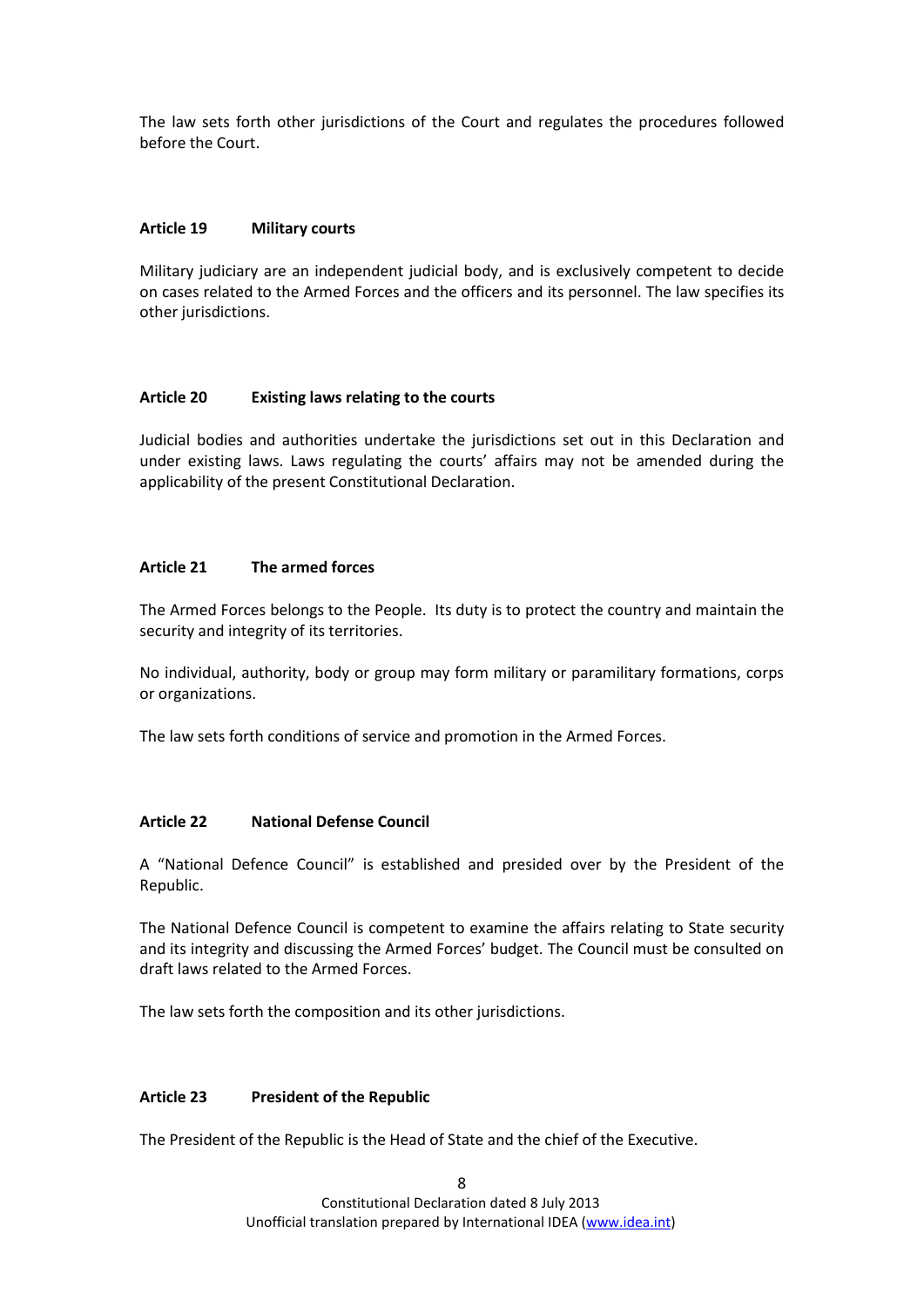He maintains the People's sovereignty and interests, respect of the rule of law, the protection of national unity and social justice. He maintains the nation's independence and the integrity of its territories, and observes the separation of powers. He may take all measures and procedures necessary for protecting the country, all of which is as stipulated in this Declaration and by virtue of the law.

## <span id="page-8-0"></span>**Article 24 Presidential powers**

The President of the Republic administers State affairs, to which end he exercises the following powers and has the following jurisdictions:

- 1. Legislation, after consulting the Cabinet. Legislative power shall be transferred to the Council of Representatives after it is elected;
- 2. Approving the State's public policy and public budget and observing of its execution;
- 3. Representing the State domestically and internationally and concluding international treaties and conventions after the Cabinet's approval, which shall have the power of law;
- 4. Appointing and dismissing the Prime Minister and his deputies as well as the ministers and their deputies;
- 5. Appointing and dismissing civil and military servants and political representatives as prescribed by law, and accrediting political representatives of foreign countries;
- 6. Declaring war after consulting the Supreme Council of the Armed Forces and the approval of the National Defence Council;
- 7. Extending amnesties or mitigating punishments. A comprehensive amnesty can only be by virtue of a law; and
- 8. Other powers and jurisdictions set forth for the President of the Republic by virtue of laws and regulations, to which powers and competencies he may authorize others.

## <span id="page-8-1"></span>**Article 25 The cabinet**

The Cabinet and ministers undertake executive power each in their own capacity. The Cabinet may, specifically, exercise the following competencies:

- 1. Participating with the President in setting the State's public policy and supervising its execution as per laws and presidential decrees;
- 2. Directing, coordinating and following up functions of ministries and line public authorities and institutions;
- 3. Issuing administrative and executive decrees as per the laws, regulations and decrees, and overseeing their execution;
- 4. Preparing bills and draft republican decrees;
- 5. Preparing the State's draft public budget;
- 6. Setting the State's draft public plan;
- 7. Contracting and awarding loans as per the provisions of the Constitution; and
- 8. Executing laws, maintaining State security and interests, and protecting citizens' rights and freedoms.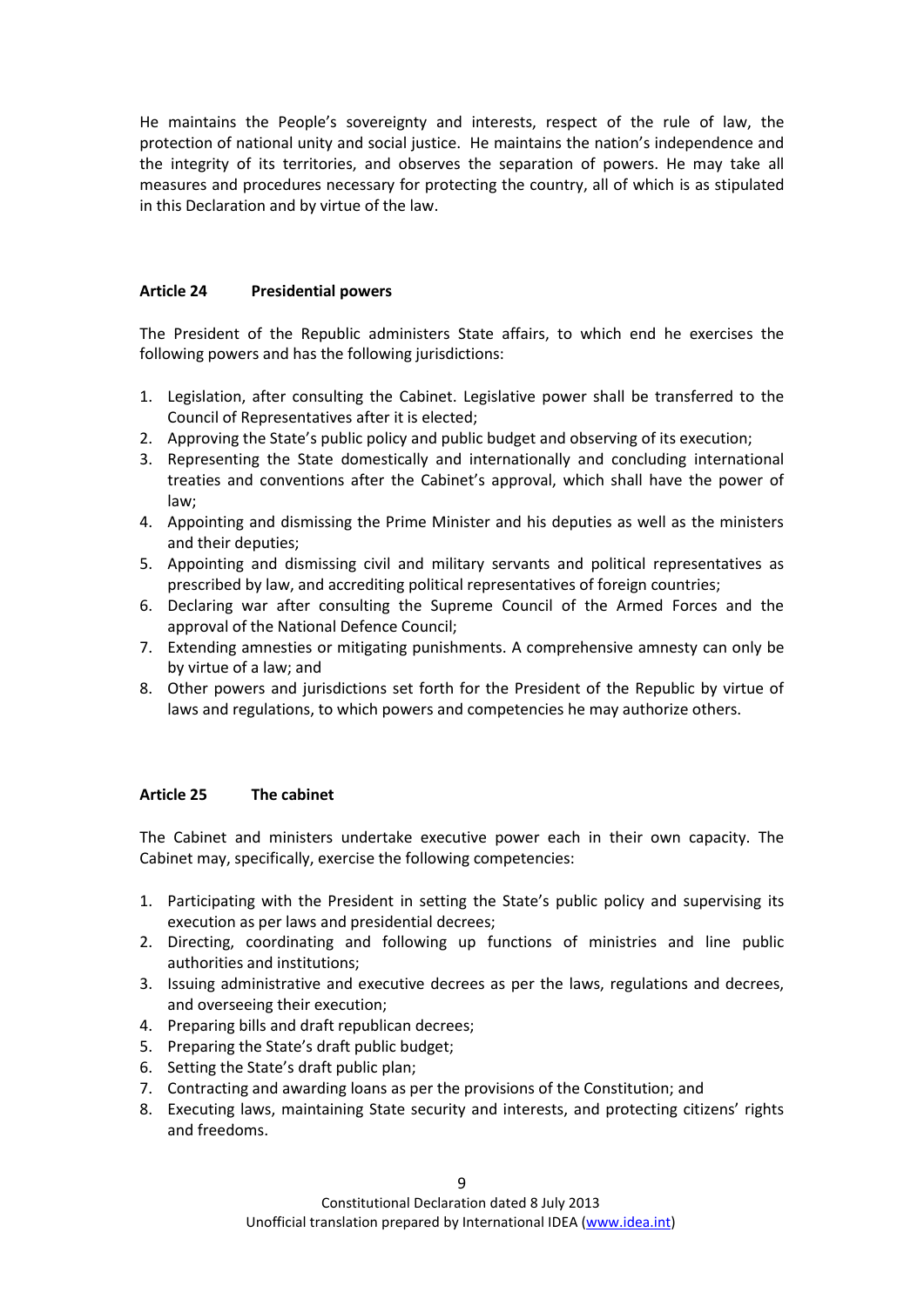#### <span id="page-9-0"></span>**Article 26 Issuance of regulations**

The Prime Minister issues control regulations and others necessary for the enforcement of laws, unless otherwise the law specifies who shall issue regulations necessary for its enforcement.

The Prime Minister also issues by-laws necessary for the establishment and regulation of public utilities and authorities after the approval of the Cabinet. Should such add new burdens to the State's public budget, the President's approval is required.

## <span id="page-9-1"></span>**Article 27 State of emergency**

The President of the Republic, following the Cabinet's approval, declares the state of emergency as prescribed by the law.

The declaration is for a specific period of time no more than three months and may only be extended for a similar period after the People's approval in a public referendum.

#### <span id="page-9-2"></span>**Article 28 The expert committee**

By virtue of a Presidential decree, a committee of experts shall, no later than fifteen days after the date of this Declaration's issuance, be formed including two members from the Supreme Constitutional Court and its Commissioners' Board, two regular judiciary judges, two State Council judges, and four Egyptian university professors of constitutional law. The higher boards of these bodies and judicial authorities shall select their representatives, and the Supreme University Council shall select the professors of constitutional law.

The committee shall propose amendments to the suspended 2012 Constitution so that its mandate shall come to end within thirty days after its formation.

The decree ordering the Committee's formation shall specify where it shall hold its meetings as well as how it shall organise its work.

## <span id="page-9-3"></span>**Article 29 Constituent Assembly**

The aforementioned committee in the previous Article shall present the proposed constitutional amendments to a fifty-member committee, representing all segments, sects and demographic diversities of society, especially parties, intelligentsia, labourers, peasants, members of trade unions, specialized federations, national councils, al-Azhar, the Egyptian Churches, Armed Forces, the police and public figures, provided that ten members at least be young people and women. Each institution shall nominate their representatives, and the Cabinet shall nominate the public figures.